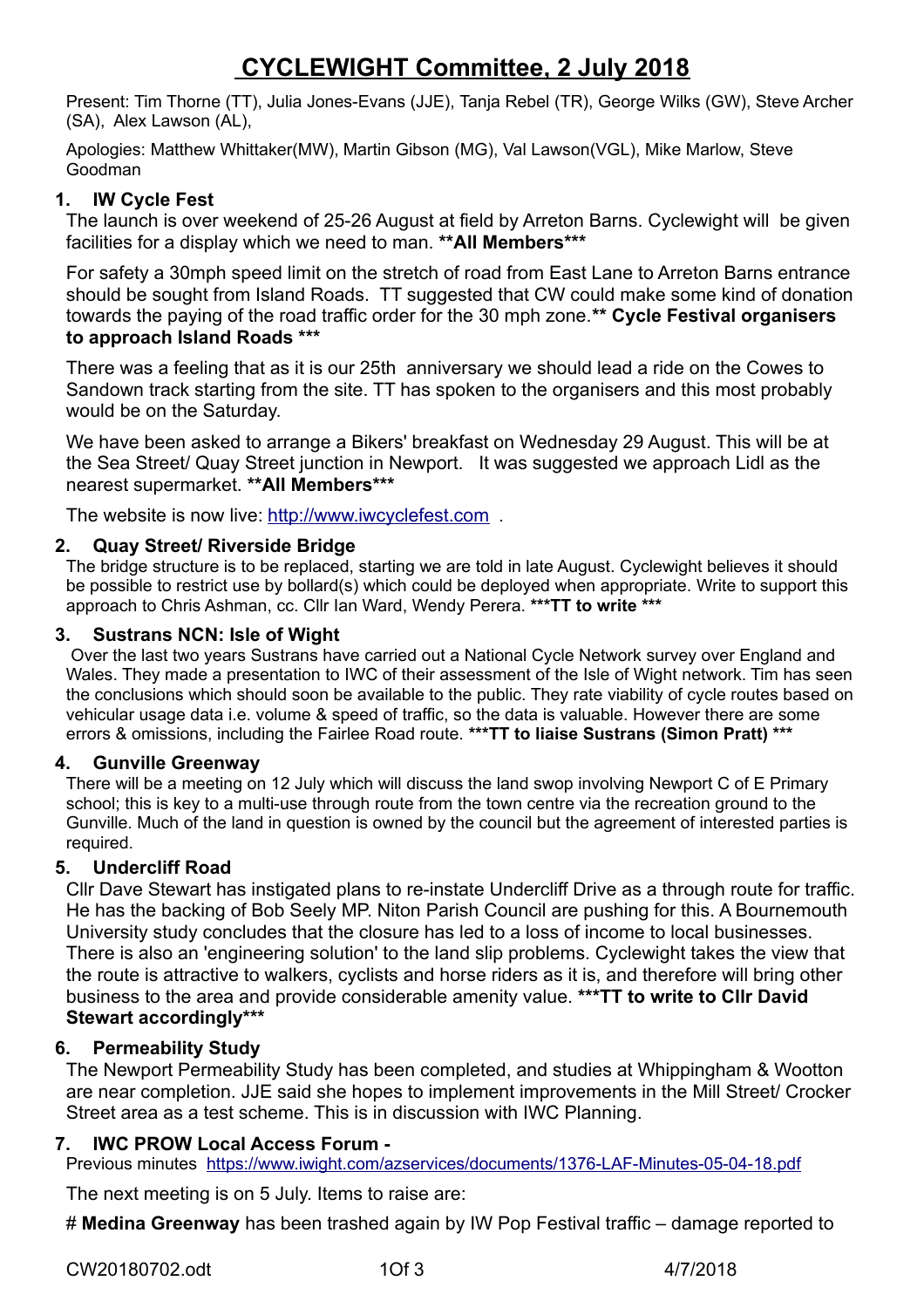be even worse this time. What is to be done? Since the meeting we have been contacted by PROW who are to pursue reinstatement to a good quality. A CW member is providing photographic evidence.

# **Island Harbour to E Cowes**. Pleased that PROW/ Island Roads have re-instated the footpath from Island Harbour to the Folly. In view of possible developments providing employment at Kingston Cyclewight would urge a sustainable commuting route connecting Newport, Island Harbour, the Folly Inn and direct to Saunders Avenue. This seems to be practical on the ground, given income resulting from planning permission.

# An improved **cycle route across Cowes** is something Cyclewight have sought to discuss with Cowes Town Council. Cowes Harbour Commission have published their Harbour Handbook 2018-2019 with a pull-out map showing walking and cycling routes. These include Birmingham Road & High Street as a cycle route, and an unsigned route from Arctic Road to Seaview Road cycletrack, rather than the signed cycle route via Smithards Lane, St Faiths Road & Love Lane. Meanwhile cyclists use Birmingham road in the wrong direction. Cyclewight cannot condone law breaking but would like to see improvements considered by highway authorities and Cowes Town Council.

# **IW Cycle Festival** which will have 35 events across all disciplines. The website is now live: http://www.iwcyclefest.com. For the opening weekend on the 25-26 August a village & track will be set up in the field by Arreton Barns weekend. There will be a Cyclewight Bikers Breakfast at Sea Street/ Quay Street junction on Wednesday 29 August – early!

## **8. Innovation Grant CycleWight Proposals.**

Cyclewight applied to the IWC Innovation Grant for funding a project arising from our Strategy. The scheme would be to identify paths that have strategic value but are designated as footpaths or bridle paths that need some upgrading. eg

# footpath to bridleway upgrade F24 from Wilmingham Lane to the Yarmouth Freshwater track.

# footpath to bridleway upgrade B69 from Yarbridge to Brading Station and connect via new section east of Brading Station to exiting route to Laundry Lane.

We would work in conjunction with PROW

JJE suggested many such schemes are possible but go for the low hanging fruit first.

There are 18 applicants so competition is fierce .

### **9. Cyclewight stuff**

# TREASURER Colin Boon has contributed greatly to keeping Cyclewight on the rails so to speak, but is now going on his world cruise so to speak. We desperately need someone to relieve him. Training provided! **\*\*\*All Members\*\*\***

# IW CYCLE FORUM Took place on 21 June 2-18 at Wendes Scout Hall. This was an excellent venue but rather out of the way. We are back in touch with IW Fire & Rescue and it was decided to hold the October meeting there. We have a provisional booking for the 17<sup>th</sup> but the 10<sup>th</sup> may be better. **\*\*\*AL to contact IWF&R to book\*\*\* \*\*\*AL to thank Rod Warne for arranging Wendes Hall \*\*\*** 

### **10. AOB**

# **Green Impact Scheme** is an IW Chamber of Commerce Advisory Committee initiative which Julie Jones-Evans has taken on. JJE found that a Winchester "Green Impact" scheme has been running for a few years and provided a model, having gained a UNESCO award. Local businesses are asked to commit to measures which provide a benefit to the community and to the environment, for example for provision of secure cycle parking for staff and customers. Several have signed up already: see tool kit at [www.greenimpact.org.uk/IW](http://www.greenimpacr.org.uk/IW)

# TT suggested an idea to encourage people to travel by bike when on holiday. Cycle shops or businesses stamp (electronically) a record of visits by people arriving on bikes. This could attract a future discount from Wightlink/Red Funnel when purchasing some more tickets.